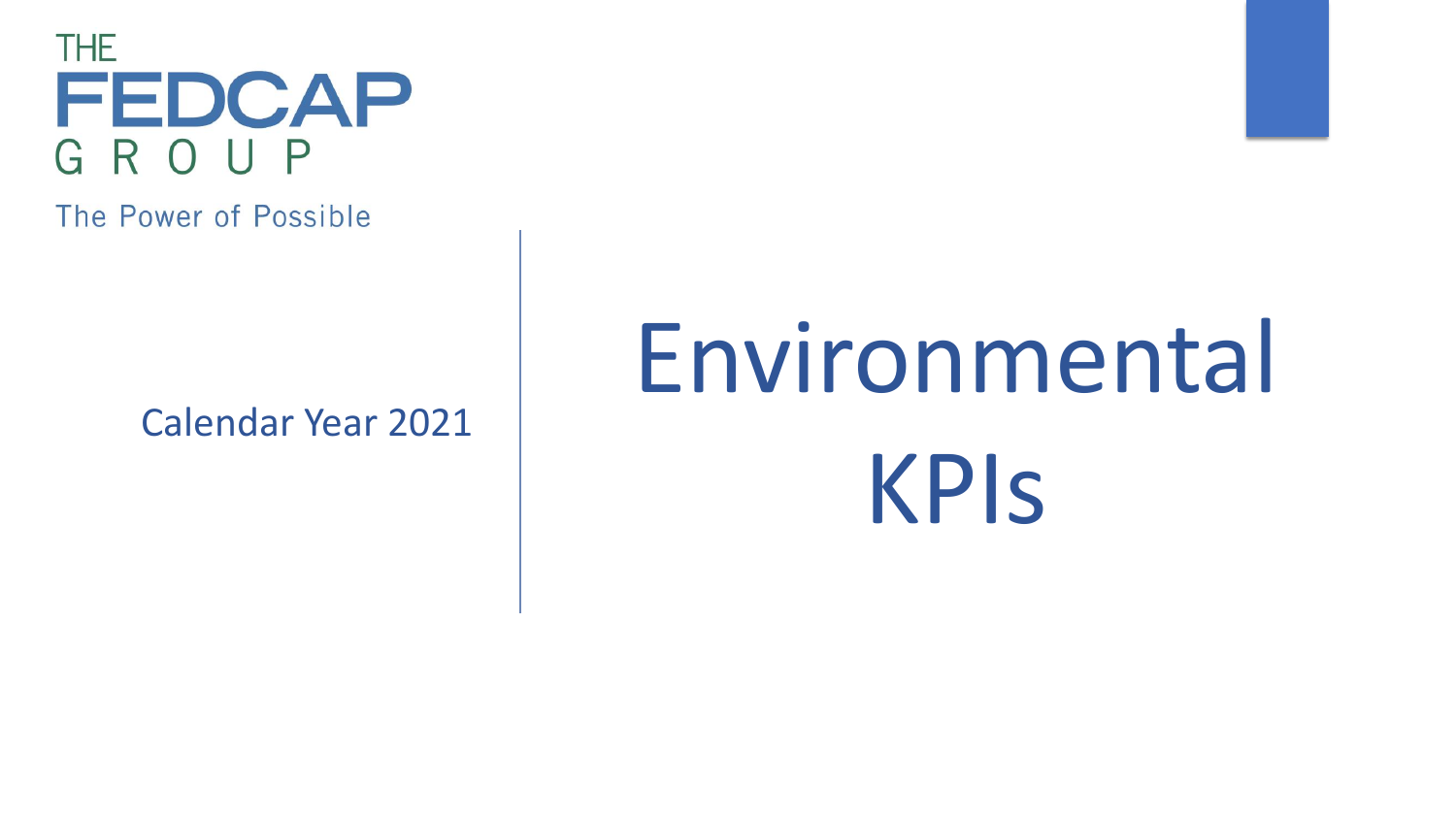# **Environmental KPIs** 2

Fedcap Rehabilitation Services, Inc., the largest subsidiary of the Fedcap Group, operates large scale janitorial and maintenance contracts under its Total Facilities Management business, where we have a direct impact on the environment.

Fedcap Rehabilitation Services, Inc., provides recycling services that allow our customers to divert their waste from landfills and drive corresponding reductions in greenhouse gas (GHG) emissions. Fedcap tracks its recycling data across 6 major categories: Mixed Paper; Plastic; Metal/Glass; Wood; Masonry/Concrete; & Sheetrock.

This data is then converted to GHG reduction estimates utilizing the EPA's Waste Reduction Model (WARM).

The Waste Reduction Model (WARM) provides high-level estimates of potential greenhouse gas (GHG) emissions reductions, energy savings, and economic impacts from several different waste management practices. <https://www.epa.gov/warm>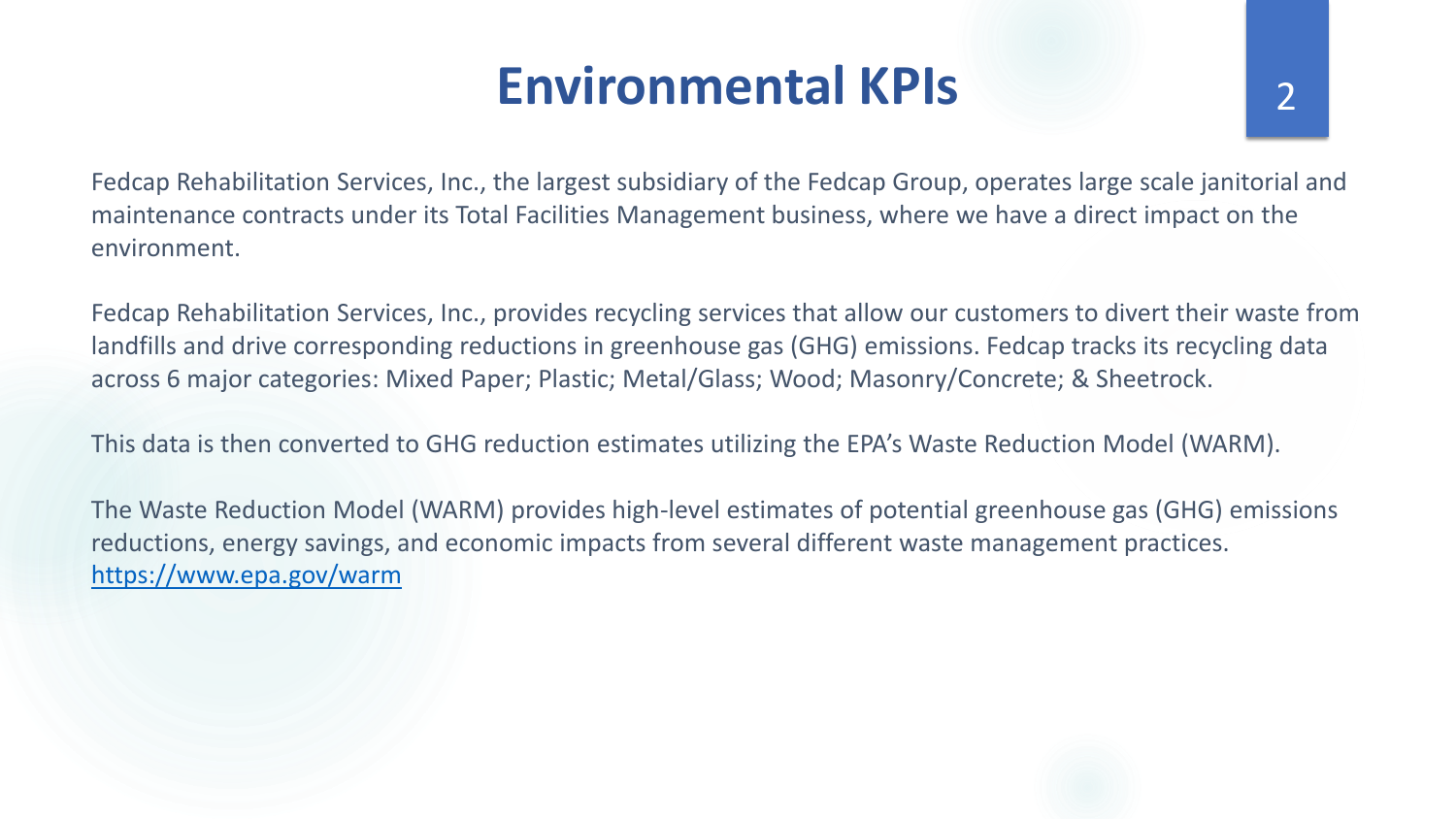#### Assurance Statement 3

The Fedcap Group certifies that the information provided in this presentation is correct and complete. All data presented has reasonable assurance of accuracy, certified by a 3<sup>rd</sup> party consultant, and submitted to the Federal Government as required by our contracts.

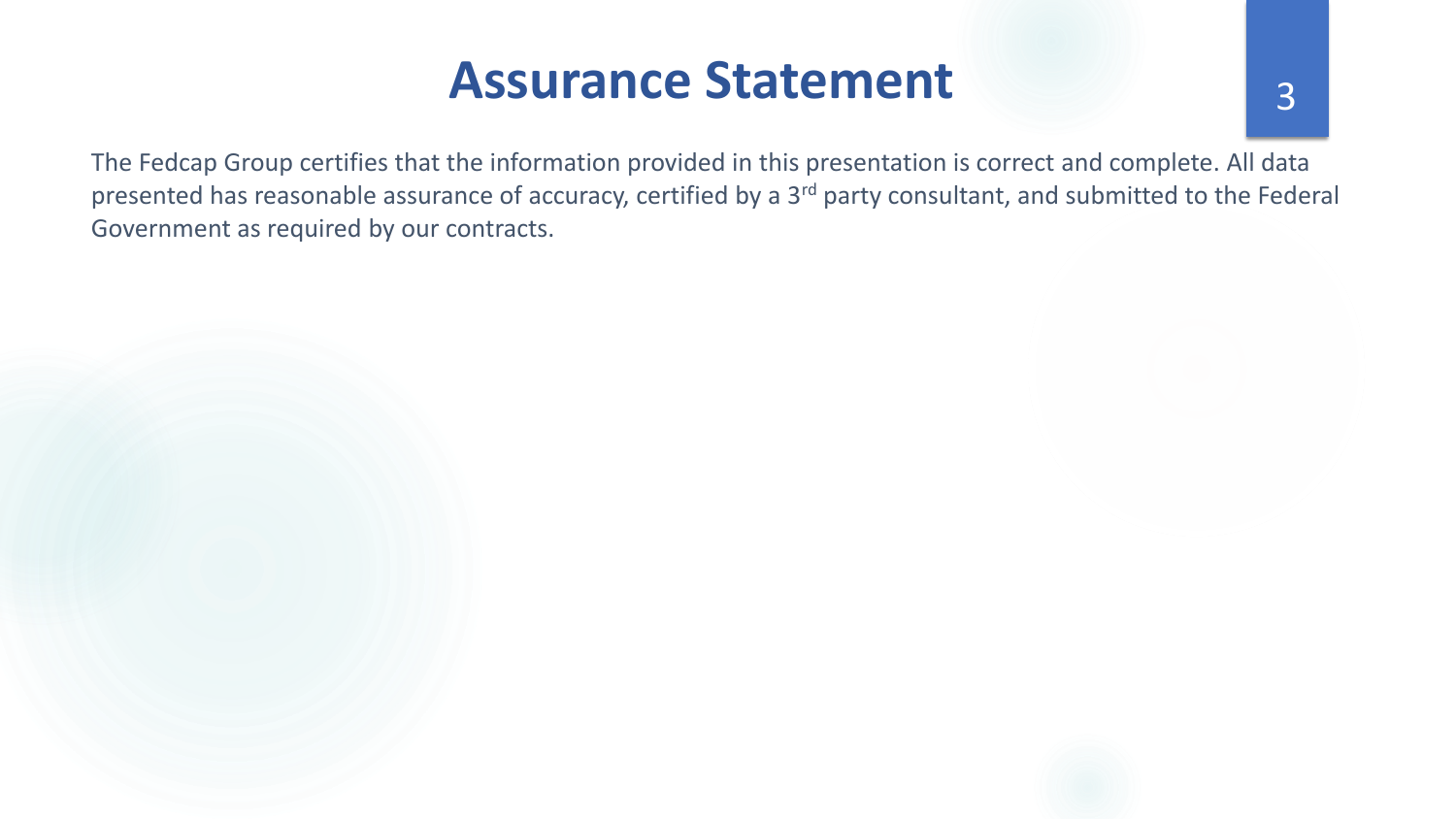# **Recycling Data – 2021** <sup>4</sup>

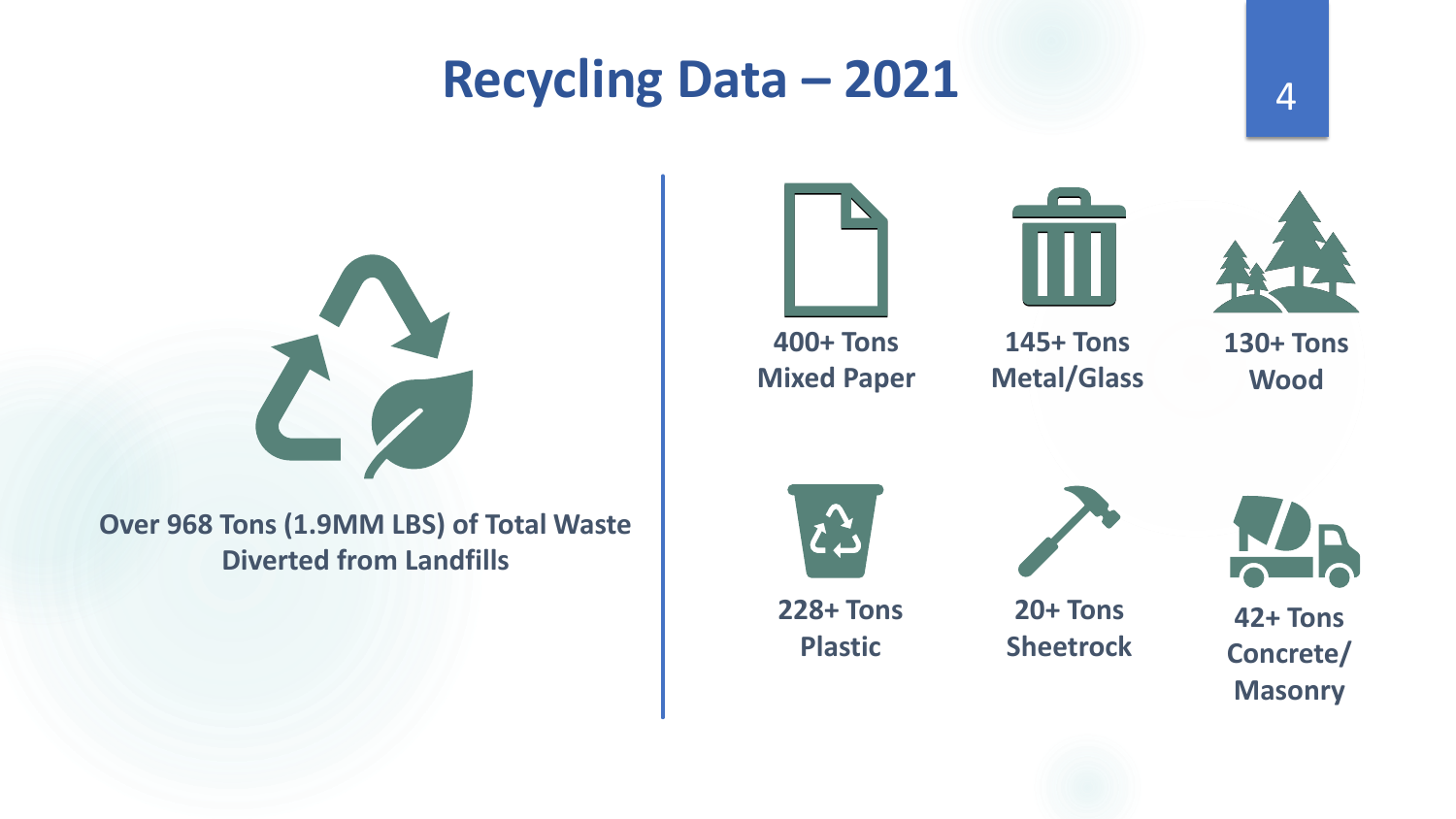# **GHG Impact of Recycling Activities**



❖ Equivalent number of cars taken off the road = 3,746

- ❖ 254 Metric tons of avoided CO2E emissions
- ❖ Equivalent number of cars taken off the road = 656

- ❖ 500 Metric tons of avoided CO2E emissions
- ❖ Equivalent number of cars taken off the road = 1295

**\*Calculations based on EPA's WARM Model**

5

**400+ Tons Mixed Paper** 

**130+ Tons Wood** 



**Metal/Glass**

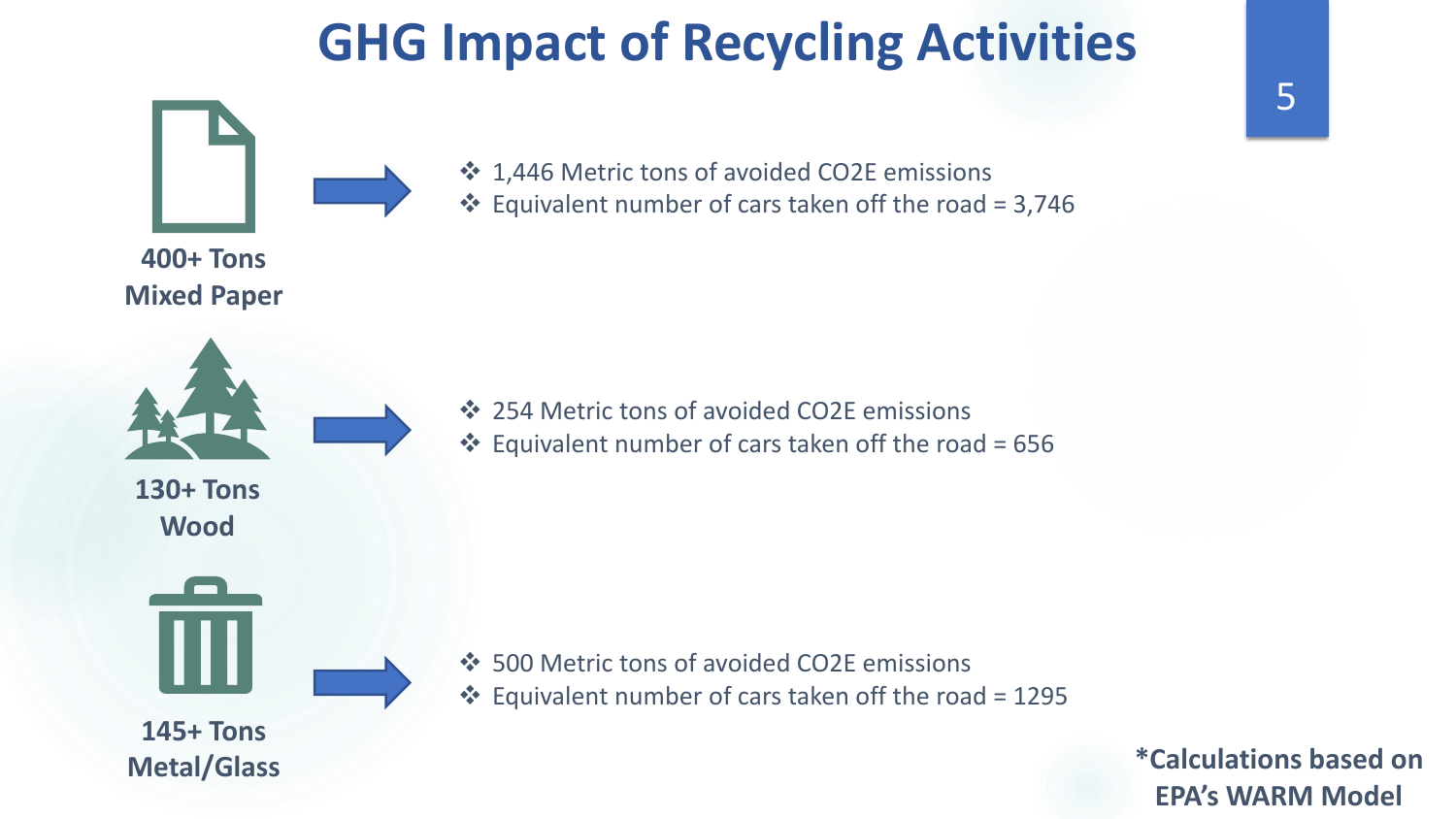# **GHG Impact of Recycling Activities**



**\*Calculations based on EPA's WARM Model**